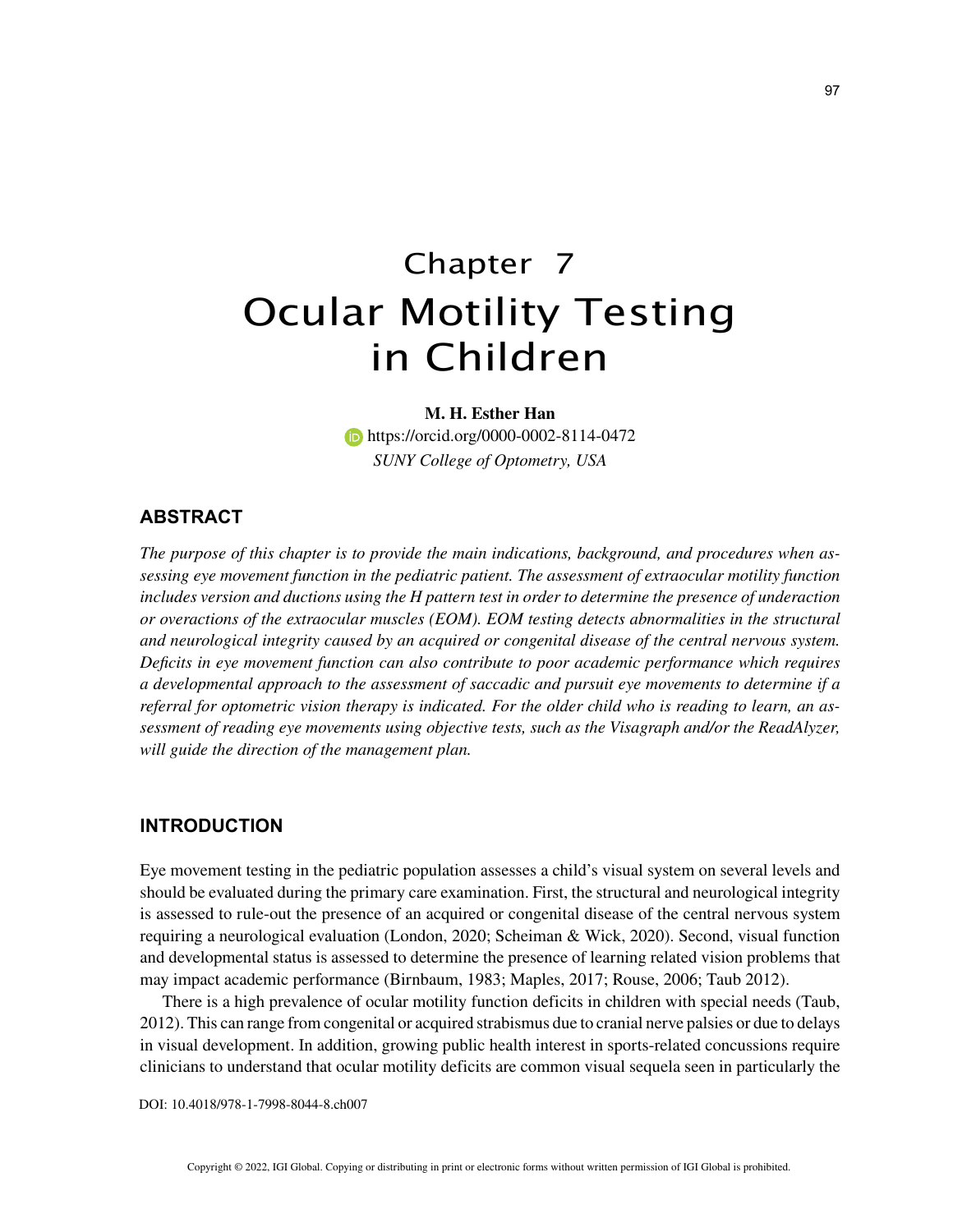adolescent population (Graham et al., 2014; Master et al., 2016; Galloway et al., 2017). Although poor reading ability is the main indication for testing in the pediatric population, some additional commonly reported vision symptoms associated with ocular motility deficits include:

- Loss of place, omission of words when reading.
- Poor efficiency with reading and other academic assignments resulting in poor reading comprehension.
- Difficulty fixating, locating, or tracking objects.
- Poor attention and easily distractible with sustained visual activities.
- Vague asthenopic symptoms around the head or eyes.
- Poor coordination of body and eyes.
- Vertigo, dizziness, motion sickness.

This chapter will be divided into two parts: Part I: Structural & Neurological Status and Part II: Visual Function and Developmental Status. Specific clinical procedures to accurately assess versional or conjugate ocular motility function in the pediatric patient will be presented.

## **PART I: STRUCTURAL AND NEUROLOGICAL STATUS**

## **Versions and Ductions**

Versions and ductions assess the structural and neurological integrity by detecting the presence of a congenital or an acquired disease of the central nervous system which may require further neurological evaluation. There are six extraocular muscles in each eye: superior rectus (SR), inferior rectus (IR), lateral rectus (LR), medial rectus (MR), superior oblique (SO), and inferior oblique (IO) (Ciuffreda & Tannen, 1995; Wong, 2008). See Table 1 for the primary, secondary, and tertiary actions as well as the cranial nerve innervation for each muscle. In addition, a mneumonic "RAD SIN" aids in remembering the functions of the muscles. "RAD" refers to the rectus muscles adducting while "SIN" refers to the superior muscles intorting. The actions of each muscle for eye movements depend upon the actual position of the eye (Ciuffreda & Tannen, 1995; Wong 2008).

Versions and ductions testing would rule-out the presence of extraocular muscle underactions or overactions. Cranial nerve palsies may lead to muscle paresis or paralysis. A paralysis occurs when there is complete nerve damage resulting to no movement in the direction of the diagnostic action field. A paresis occurs when there is partial nerve damage resulting in varying degrees of muscle restriction. When differentiating a palsy of recent onset, the secondary deviation (when the deviated affected eye is fixating) is typically larger than the primary deviation (when the unaffected eye is fixating) (Griffin  $\&$ Borsting, 2010). When a cranial nerve palsy is suspected, the goal is to determine if there is a congenital or a recently acquired cranial nerve palsy. For example, in a child manifesting a constant esotropia in one eye, a sixth nerve palsy can be seen if the lateral rectus of the affected eye does not abduct. If this same child also reported a recent onset diplopia and a recent onset esotropia, a consult is urgently required to determine the presence of an active neurological disease process. The most common cause of acute cranial nerve palsies was found to be neoplasms. About 20% in children (0-14 years) and in 31% in adolescents (15-19 years) (Park et al., 2019).